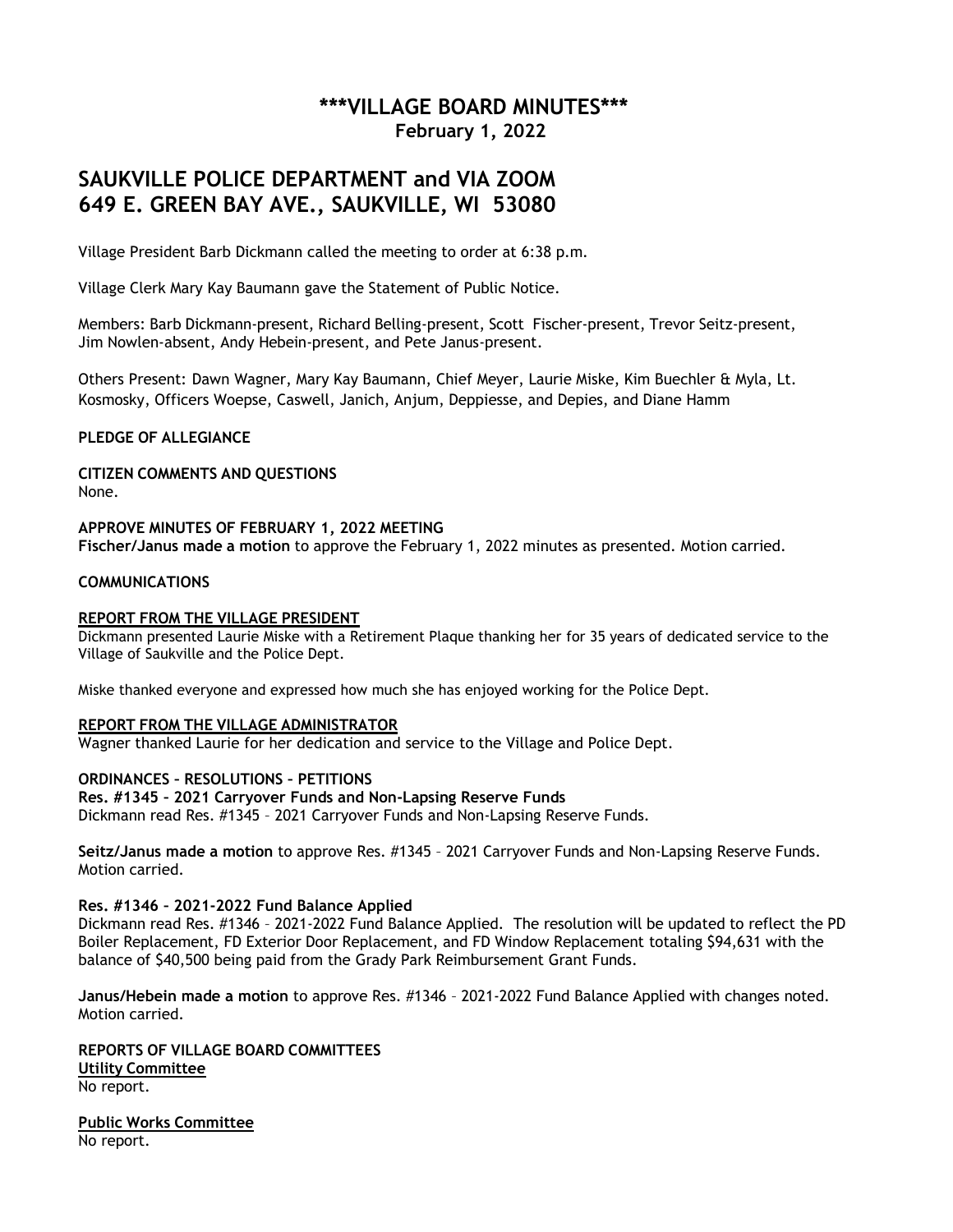# **Public Safety Committee**

No report.

### **Finance Committee**

Dickmann reported on the meeting of February 1, 2022.

A recommendation was made to the Village Board to approve the 2022 Engineering Services Agreement with Ruekert & Mielke.

**Belling/Hebein made a motion** to approve the 2022 Engineering Services Agreement with Ruekert & Mielke as presented. Motion carried.

A recommendation was made to the Village Board to approve the bid of \$136,580 from L & T Painting Company, Inc. for the Water Tower Rehab.

**Belling/Seitz made a motion** to approve the bid of \$136,580 from L & T Painting Company, Inc. for the Water Tower Rehab. Motion carried.

A recommendation was made to the Village Board to approve Staab Construction, Inc. for the Wastewater Treatment Facility Project Upgrade at a cost of \$5,027M.

**Seitz/Belling made a motion** to approve the \$5,027,000 bid from Staab Construction for the Wastewater Treatment Facility Project Upgrade with the possibility of using funds from the Equipment Replacement Fund to be reimbursed when the loan is finalized. Motion carried.

Other Matters: None.

## **REPORTS OF SPECIAL COMMITTEES**

**Plan Commission** Dickmann reported on the meeting of February 1, 2022.

Minutes from the January 4, 2022 meeting were reviewed and approved.

A request for a new ground sign at the Kettle Moraine YMCA was reviewed and approved.

A request for rezoning of property on the north-side of STH 33 to R-1 – Light Manufacturing was reviewed and recommended to the Village Board.

A request for a new business at 700 Progress Drive for Ereztech was reviewed and approved with conditions.

**Community Development Authority/Industrial Review Committee** No report.

**Library Board**

No report.

**Mid-Moraine Municipal Association** No report.

## **LIQUOR LICENSE APPROVALS**

**Hebein/Belling made a motion** to approve the Cigarette & Tobacco Product Retail License for True Essence, 620 E. Green Bay Ave., Suite 118. Motion carried with Seitz voting nay.